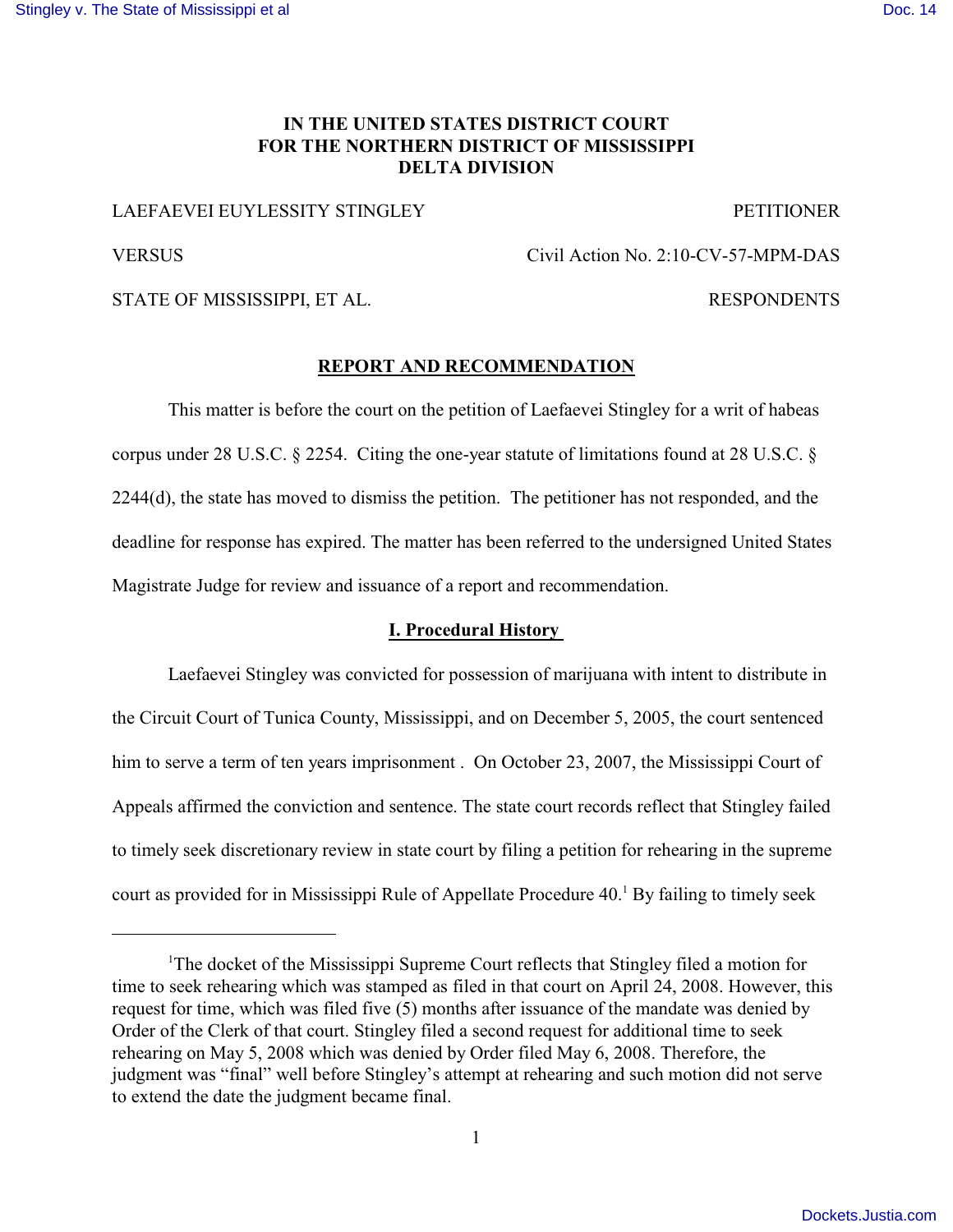the first step of discretionary review, Stingley "stopped the appeal process" and was unable to pursue further direct review in the Mississippi Supreme Court or the United States Supreme Court by way of a petition for writ of certiorari.<sup>2</sup> Roberts v. Cockrell, 319 F.3d 690 (5th Cir. 2003). Therefore, Stingley's conviction became final, and the statute of limitations for federal habeas relief began to run, when the time for seeking further direct review in the state court expired, i.e. fourteen days after his conviction was affirmed on direct appeal. M.R.A.P. 40(a) (allowing fourteen days to file a petition for rehearing in state court after direct appeal is affirmed). Consequently, unless Stingley filed a "properly filed" application for state postconviction or other collateral relief as contemplated by 28 U.S.C. § 2244(d)(2) on or before November 6, 2007, to toll the statute of limitations, any habeas petition challenging his plea and sentence would be untimely. *Davis v. Johnson*, 158 F.3d 806 (5th Cir. 1998); *Flanagan v. Johnson*, 154 F.3d 196, 201 (5<sup>th</sup> Cir. 1998).

According to the records of the Mississippi Supreme Court, Lincoln County Circuit Court and the Mississippi Supreme Court Clerk's Office, Stingley signed an "Application for Leave to Proceed in the Trial Court" on May 18, 2008, which was stamped as "filed" on June 8, 2008. By Order filed June 19, 2008, the Mississippi Supreme Court denied Stingley's application. As such, Stingley is entitled to statutory tolling under 2244(d)(2) for the period of time that his motion was pending in state court, for a total of 32 days (May 18, 2008, to June 19, 2008). Accordingly, absent additional statutory or equitable tolling, Stingley's petition was due in this Court on or before December 8, 2008. There were no additional "properly filed" motions which would serve

<sup>&</sup>lt;sup>2</sup>As the Fifth Circuit pointed out in *Roberts v. Cockrell*, 319 F.3d 690, 693 fn 14 (5th Cir. 2003), "By failing to file a petition for discretionary review, [Stingley] apparently waived his right to seek a writ of certiorari from the Supreme Court."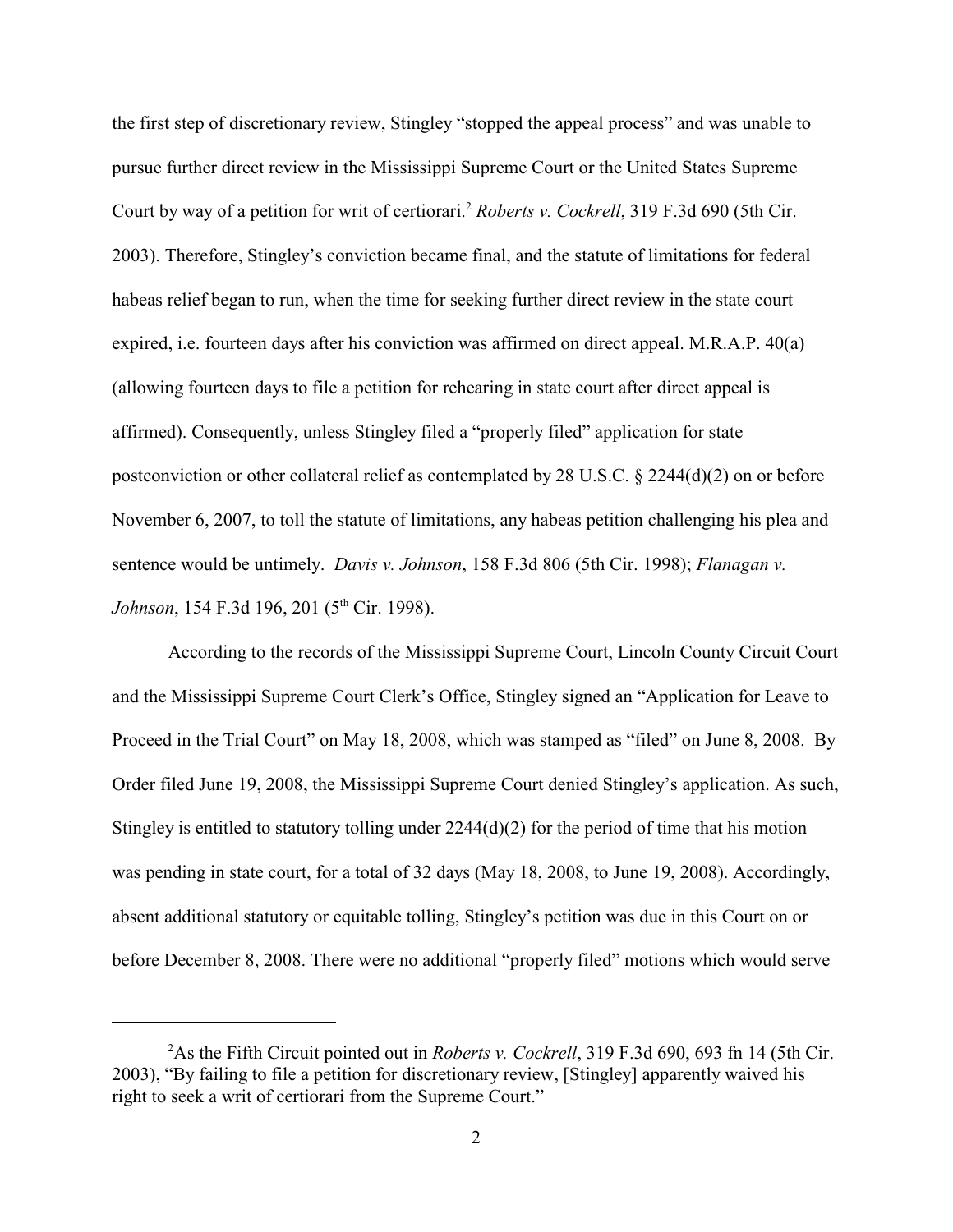to toll the limitations period under 28 U.S.C. § 2244(d)(2).

### **II. Discussion**

### A. Statute of Limitations

The Antiterrorism and Effective Death Penalty Act requires that a petitioner file his

federal habeas corpus petition within one year of the date that the petitioner's judgment of

conviction becomes final. Specifically, the statute provides:

 $(d)(1)$  A 1-year period of limitation shall apply to an application for a writ of habeas corpus by a person in custody pursuant to the judgment of a State court. The limitation period shall run from the latest of –

(A) the date on which the judgment became final by the conclusion of direct review or the expiration of the time for seeking such review;

(B) the date on which the impediment to filing an application created by State action in violation of the Constitution or the laws of the United States is removed, if the applicant was prevented from filing by such State action;

(C) the date on which the constitutional right asserted was initially recognized by the Supreme Court, if the right has been newly recognized by the Supreme Court and made retroactively applicable to cases on collateral review; or

(D) the date on which the factual predicate of the claim or claims presented could have been discovered through the exercise of due diligence.

(2) The time during which a properly filed application for State postconviction or other collateral review with respect to the pertinent judgment or claim is pending shall not be counted toward any period of limitation under this subsection.

28 U.S.C. § 2244(d)(1) and (2).

Thus, unless one of the narrow exceptions provided by  $\S 2244(d)(1)(B-D)$  applies, a

petitioner must file his petition within one year of the date his conviction becomes final, subject

to tolling for the period when a properly filed motion for post-conviction relief is pending in state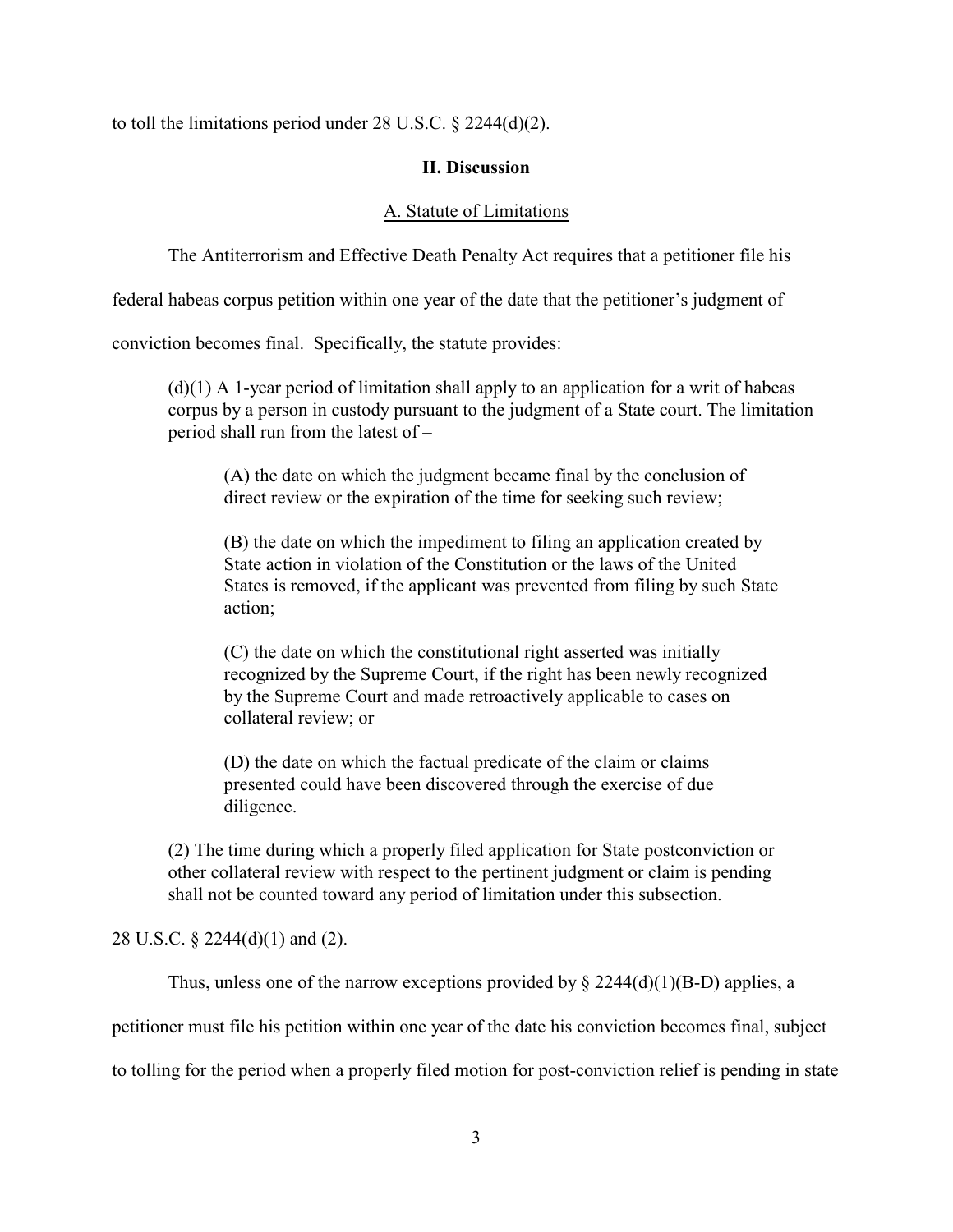court. *Roberts v. Cockrell*, 319 F.3d 690 (5th Cir. 2003); *Cantu-Tzin v. Johnson*, 162 F.3d 295 (5th Cir. 1998); *Sonnier v. Johnson*, 161 F.3d 941, 944 (5th Cir. 1998); *Flanagan v. Johnson*, 154 F.3d 196, 199 n.1 (5<sup>th</sup> Cir. 1998); *see also Hoggro v. Boone*, 150 F.3d 1223, 1226 (10th Cir. 1998) (§ 2244(d)(2) requires federal courts to toll the time spent in state court post-conviction litigation).

#### 1. Mailbox Rule

Under the "mailbox rule," Stingley's pro se federal habeas petition is deemed filed on the date that he delivered the petition to prison officials for mailing to the district court. *Coleman v. Johnson*, 184 F.3d 398, 401 (5<sup>th</sup> Cir. 1999)(citing *Spotville v. Cain*, 149 F.3d 374, 376-78 (5th Cir. 1998)). In the instant case, Stingley's petition was stamped as "filed" in this Court on April 13, 2010. As such, his petition was filed some 487 days to 491 days after the December 8, 2008, deadline for filing his federal habeas.

## 2. Equitable Tolling

The United State Supreme Court recently held that a petitioner is entitled to equitable tolling only if he shows "(1) that he has been pursuing his rights diligently, and (2) that some extraordinary circumstance stood in his way" which prevented timely filing. *Holland v. Florida*, 130 S.Ct. 2549 (2010) (citing *Pace v. DiGuglielmo*, 544 U.S. 408, 418). The Fifth Circuit has likewise addressed the doctrine of equitable tolling. *See Alexander v Cockrell*, 294 F.3d 626, 628 (5<sup>th</sup> Cir. 2002); *Fisher v. Johnson*, 174 F.3d 710, 713 (5<sup>th</sup> Cir. 1999); *Davis v. Johnson*, 158 F.3d 806, 810-11,  $(5<sup>th</sup> Cir. 1998)$  ("[e]quitable tolling applies principally where the plaintiff is actively misled by the defendant about the cause of action or is prevented in some extraordinary way from asserting his rights."); *Rashidi v. American President Lines*, 96 F.3d 124, 128 (5th Cir. 1996). However, equitable tolling is permitted only "*in rare and exceptional circumstances*." *Scott v.*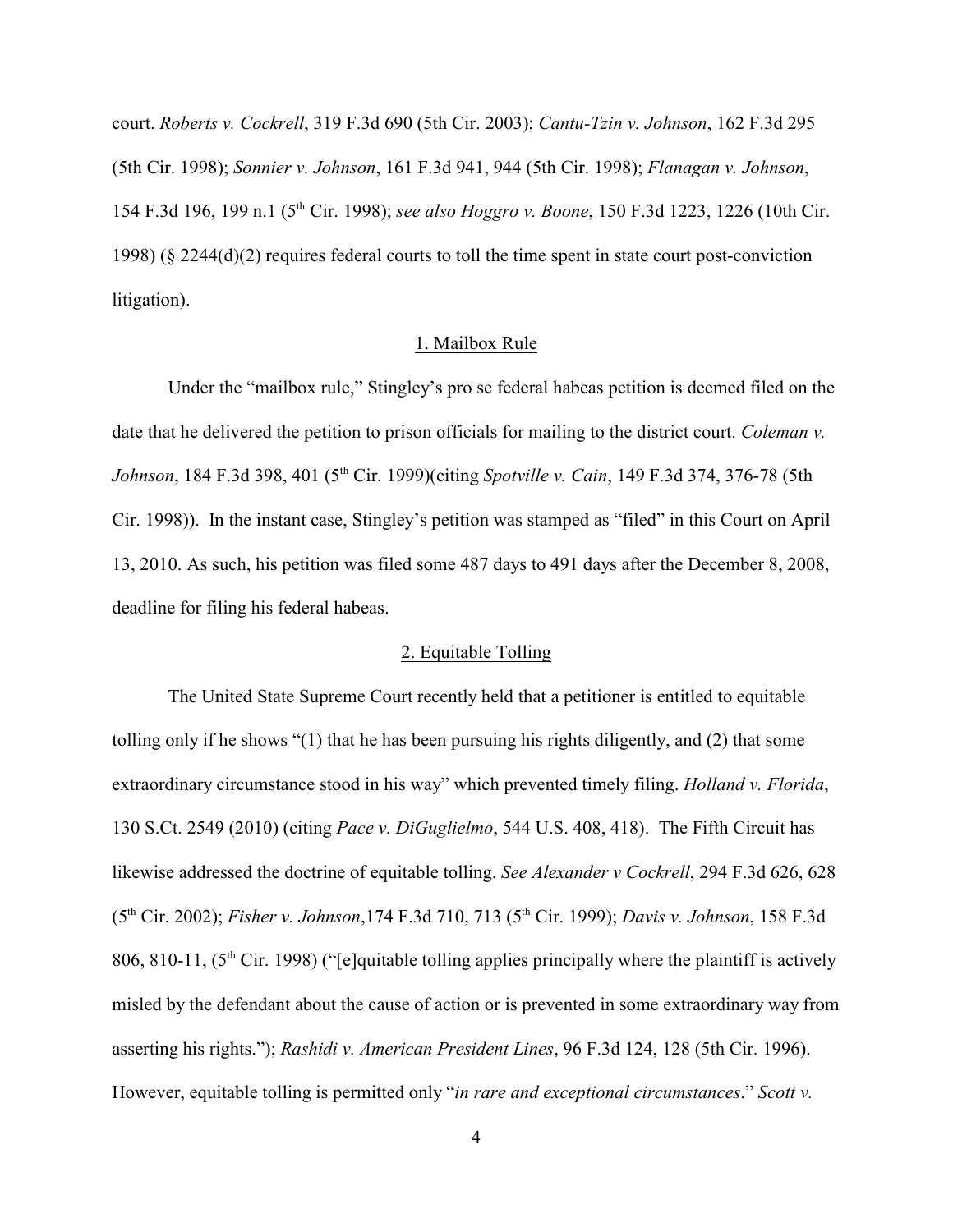*Johnson*, 227 F.3d 260, 263 (5th Cir. 2000) (emphasis added); *Davis,* 158 F.3d at 811.

Petitioner relies on the doctrine of equitable tolling in presenting his claim. Petitioner argues that his petition should be timely for the following reasons:

I parole out and had to go to Memphis and back up 11 mts 29 day for the DUI I violated on April 21, 2005. My lawyer sent my paperwork back to Greenwood after I wrote her and let her know I moved. And did not explain to me how to proceed with my case. I was lost on proceeding. I was released Dec. 10, 2009 from Shelby County Correctional Center to M.D.O.C. where I am presently housed at CMCF...

Stingley fails to present such a "rare and exceptional circumstance" as to invoke equitable tolling of the limitations period. First, Stingley's contentions that he was "paroled out and had to go to Memphis" fail to state an extraordinary circumstance justifying the untimeliness of his federal habeas petition. According to MDOC officials, Stingley was housed within their system from January 2006 until August 2008 when he was released on parole to Bolivar County, Mississippi. Thereafter, in June 2009, Stingley was noted as serving his parole time in Tennessee. Further, Stingley was returned from parole in December 2009 where he remained in MDOC custody until his parole in May 2010, shortly after he filed his habeas petition. As such, Stingley was housed in Mississippi during the majority of the period that his federal habeas statute of limitations was running (November 2007 to December 2008) and able to utilize the Inmate Legal Assistance Program (ILAP) provided to all state inmates. Once Stingley was released on parole he was certainly able to file a federal habeas petition. Moreover, Stingley's assertions that his housing situation prevented him from timely filing contradict state court records showing that he filed two motions for time to seek rehearing in his direct appeal, as well as a motion seeking post-conviction relief in 2008, during the relevant time period that the statute of limitations was running against him.

5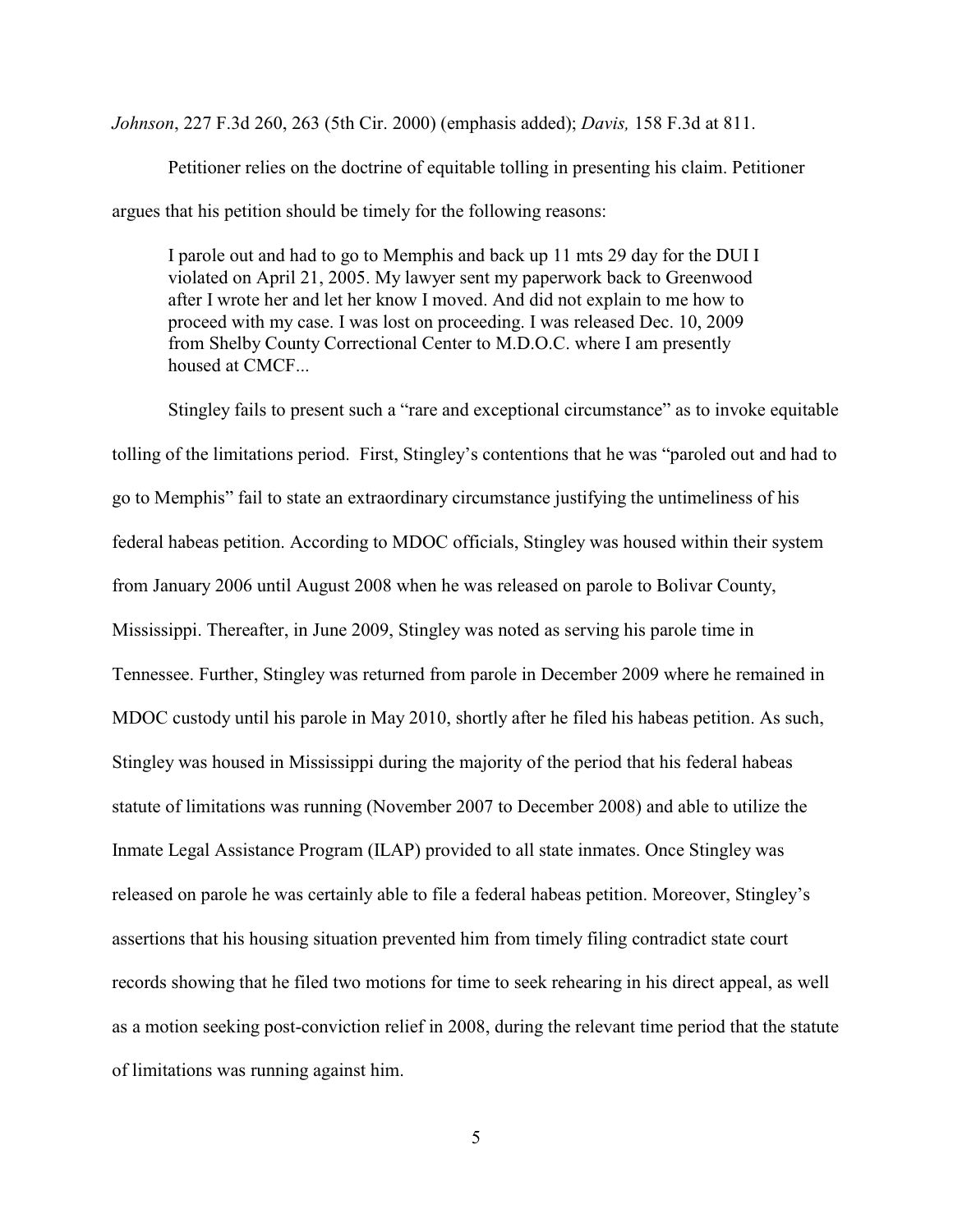In addition, Stingley's claim that he was unsure how to proceed fails to afford him the right to equitable tolling.<sup>3</sup> See *Fisher v. Johnson*, 174 F.3d at 713 (ignorance of law or limited access to outside information do not constitute a "rare and exceptional" circumstance to excuse untimely filing); see also *Felder v. Johnson*, 204 F.3d at 170 (neither proceeding pro se, inadequacies in a prison law library nor lack of knowledge of filing deadlines constitutes a "rare and exceptional circumstance" to justify equitable tolling). A pro se prisoner's ignorance of the law is insufficient to invoke equitable tolling. *Alexander v. Cockrell*, 294 F.3d at 629.

Although Stingley does not elaborate in his federal habeas petition, the state court record contains a motion for time to seek rehearing filed by Stingley wherein he states that the October 31, 2007, letter informing him, *inter alia*, that his appeal had been affirmed and that he had a right to seek rehearing within fourteen (14) days did not reach him until April 14, 2008, because it was mailed to the correctional facility in Greenwood, Mississippi, after he had already been transferred to another facility. Assuming arguendo that Stingley's did not receive the letter or any notification regarding his appeal until April 14, 2008, such could qualify him for equitable tolling pursuant to the Fifth Circuit's decision in *Phillips v. Donnelly*, 216 F.3d 508, 511 (5 Cir. 2000). However, under *Phillips*, the burden is on petitioner to prove his assertions that he did not timely receive notification of the decision affirming his direct appeal (*Id*.), and Stingley has failed to meet that burden.

Regardless, even if petitioner had proved the delay, he is not automatically entitled to equitable tolling. That is, even assuming Stingley could show a basis for this court to equitably

<sup>&</sup>lt;sup>3</sup>Stingley's appellate counsel wrote him a letter dated October 31, 2007, which was allegedly received in April 2008, that clearly explained the procedural avenues that Stingley had available to him in both state and federal court for challenging his conviction, as well as the time limitations for filing those pleadings.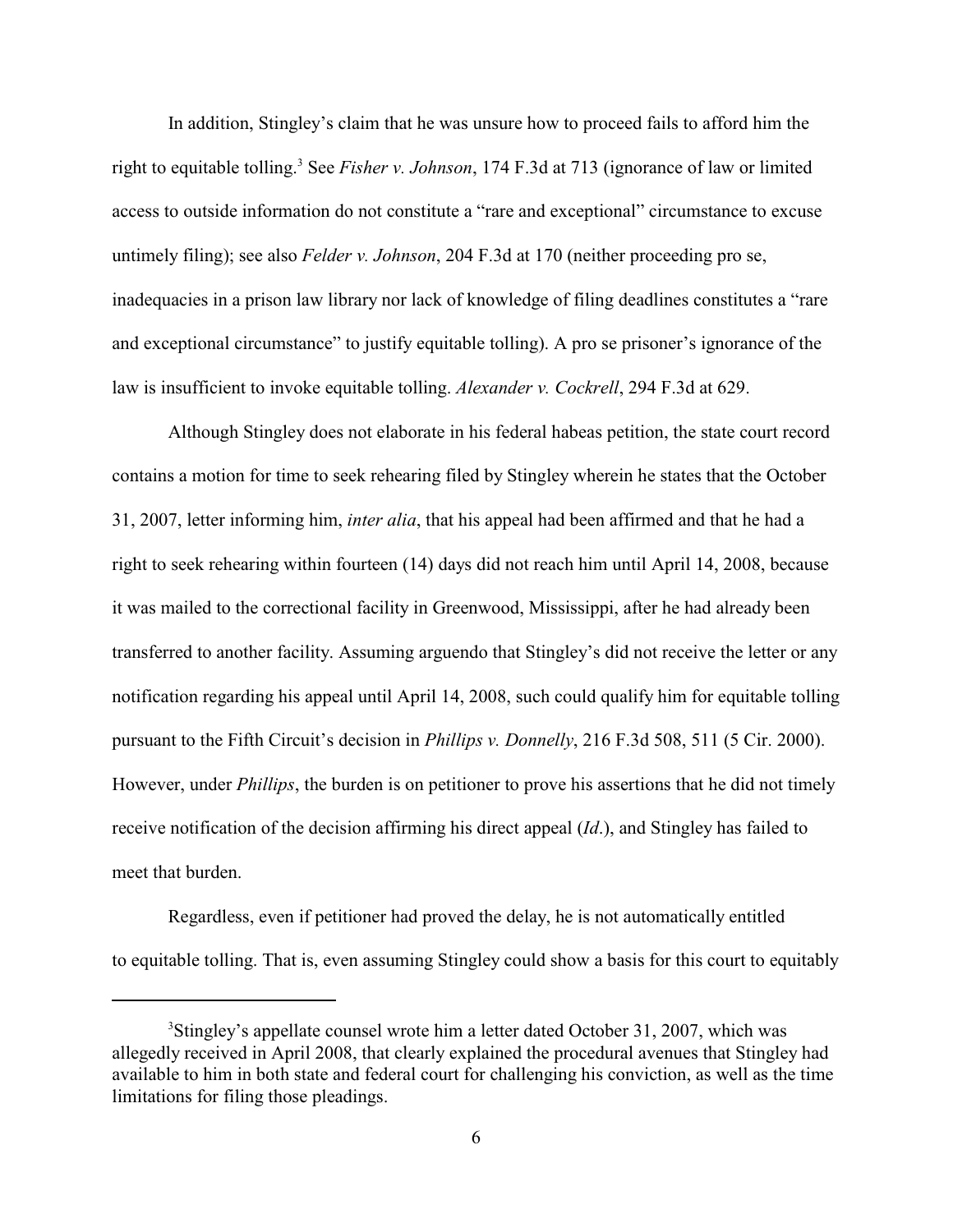toll the limitations period, "Equitable tolling should only be applied if the applicant diligently pursues § 2254 relief." *Melancon v. Kaylo*, 259 F.3d 401, 408 (5<sup>th</sup> Cir. 2001); *Scott v. Johnson*, 227 F.3d 260, 262 (5<sup>th</sup> Cir. 2000); *Phillips v. Donnelly*, 216 F.3d 508, 511 (5<sup>th</sup> Cir. 2000). *Melancon*, 259 F.3d at 408 (finding four-month delay in filing petition after ruling in state court was not "expedient" to warrant equitable tolling). Stingley has clearly failed to show that he diligently pursued collateral challenges to his conviction to actually warrant the benefit of tolling under the facts of this case. *Alexander v. Cockrell*, 294 F.3d 626, 629 (5th Cir. 2002). Stingley's own documents state that he received notice of the court of appeals' decision in April 2008. As discussed above, he sought post-conviction relief in May 2008, and the state court denied his request for leave to proceed in June 2008. Stingley did not file his petition for writ of habeas until April 2010, almost two full years after his post-conviction application was denied in state court. As such, Stingley has clearly failed to meet his burden to establish proof that he proceeded with the requisite diligence to be entitled to equitable tolling. *Phillips v. Donnelly*, 216 F.3d 508, 511 (5th Cir. 2000). "[E]quity is not intended for those who sleep on their rights." *Coleman*, 184 F.3d at 403.<sup>4</sup>

#### **III. Conclusion**

Because Stingley filed his petition too late and cites no "rare and exceptional"

<sup>&</sup>lt;sup>4</sup>Even assuming that Stingley could establish that he was entitled to equitable tolling of the limitations period, such would not serve to make his federal habeas petition timely. As noted, by Stingley's own admission, he received the letter from counsel regarding his appeal on April 14, 2008. Therefore, if Stingley was allowed equitable tolling for the delay in receiving notice (October 23, 2007, the date his appeal was affirmed until April 14, 2008), Stingley would only be entitled to, at the very most, an additional 185 days of equitable tolling. That period of time, when added to the December 8, 2008, deadline for filing Stingley's habeas petition would result in an adjusted deadline of June 11, 2009, and Stingley did not file his federal habeas petition until April 9, 2010.